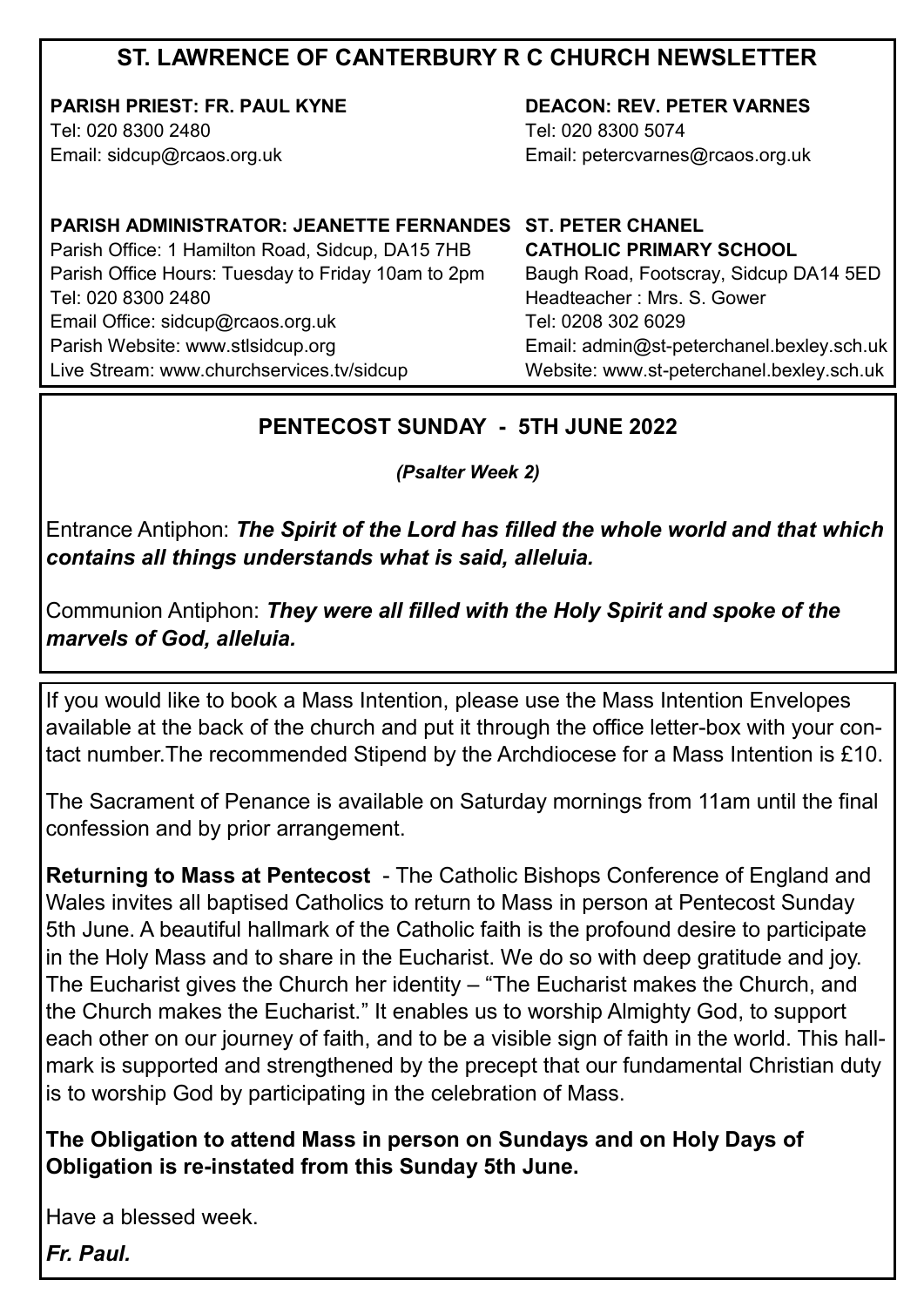**EXPOSITION OF THE BLESSED SACRAMENT - FRIDAYS 10AM - 12:00NOON** The Blessed Sacrament will be exposed on Fridays after the 9:30am Mass until 12:00noon. Everyone is encouraged to come and spend some time with our Lord.

### **WELCOMING MINISTRY - SUNDAY MASSES**

We would like to restart having welcomers at each of our Sunday Mass as we did before COVID. Welcomers at the Sunday Masses would greet parishioners, hand out newsletters and provide any assistance to the parishioners as required. If you wish to volunteer for this ministry please email your contact details to sidcup@rcaos.org.uk and write 'Welcoming Ministry' in the subject line.

## **PARENTS AND TODDLER GROUP - EXPRESSION OF INTEREST**

Following many baptisms in the parish over the past year the parish is considering starting up a Parents & toddlers group. The hall is currently available on Friday mornings should there be enough parents interested in starting a group. Please email [sidcup@rcaos.org.uk](mailto:sidcup@rcaos.org.uk) and write 'PARENTS & TODDLERS GROUP' in the subject line should you wish to volunteer to commence a group and we will get back to you.

### **MASS SERVERS**

Would you like your children to serve Mass? Please let the parish know if you would like your children to be trained to serve a Saturday Evening or Sunday Morning Mass. Any child who has made their first Holy Communion is invited to serve Mass. Ideally we would like equal numbers of girls and boys. Please email [sidcup@rcaos.org.uk](mailto:sidcup@rcaos.org.uk) and write 'MASS SERVERS' in the subject line stating your child's name and the Mass at which they would be able to serve.

### **FEAST OF CORPUS CHRISTI - SUNDAY 19TH JUNE 2022 10AM MASS**

All first Holy Communion children from this year's cohort are invited to once more wear their First Holy Communion attire and join in a procession before the 10am Mass. Please come to the hall by 9.45am.

# **JOURNEY OF FAITH - 8TH JUNE, 7:30PM AT ST. LAWRENCE'S CHURCH**

An evening with music and poems by Petra Stoffel. During the evening performance, Petra takes you on an inspiring journey from darkness to light, from sadness to joy, and invites you to live your own life as fully and courageously as you can. Ticket £8, give £10 and donate £2 to Ukraine appeal. https://www.eventbrite.com/e/journey-of-faithtickets-336625304347.

# **MARIST DAY AT WALSINGHAM - 2ND JULY**

The coach will depart from St. Lawrence's at 8am sharp, return journey commences at 5pm. Cost of £35 payable in advance to Mary Kelly (020-8850 7566/07530 460009) or Christine Spencer (020-8300 4291/07769 620907).

The 9:30am Mass on Thursday 16th June is replaced by the Funeral Mass at 10.00am.

# **DEATH NOTICES**

1. Funeral Mass for Stanley James William Gooch RIP will take place on Thursday 16th June at 10:00am followed by cremation at Eltham Crematorium at 11:30am.

May his soul and the souls of all the faithful departed rest in peace. Amen.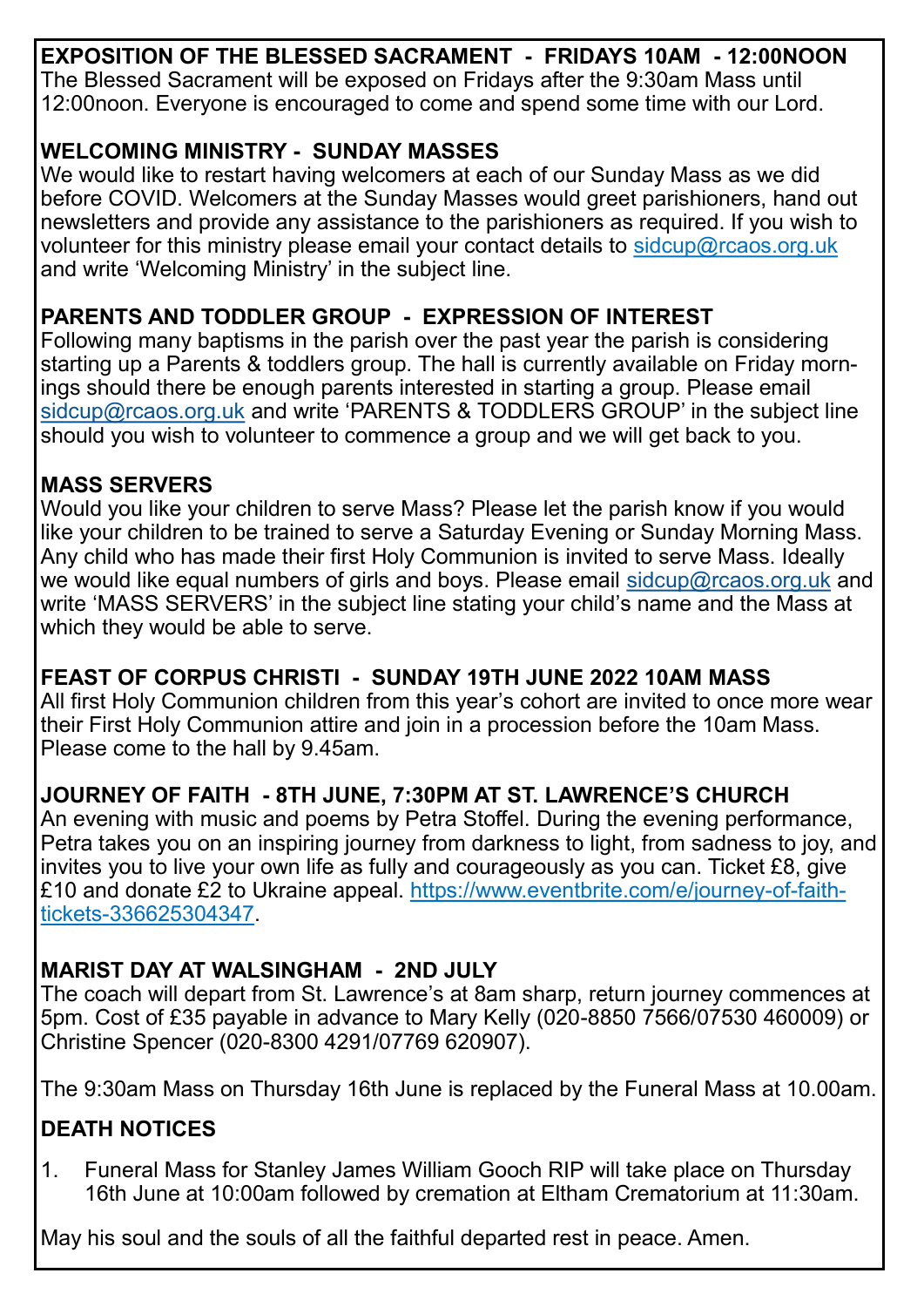## **SAINT CATHERINE'S GARDEN**

The small garden bed to the left of the church doors is called St. Catherine's Garden or the White Garden. It is in remembrance of babies who were still born or died very soon after birth, and has not been updated for some time. If any parishioner would like the name of any child in these circumstances to be added to this list please email the details to Deacon Peter on petercvarnes@rcaos.org.uk.

## **A DAY WITH MARY**

**Saturday 11th June -** 9:30am to 4:30pm at St. Anselm's Church, [89 West Hill,](https://www.bing.com/local?lid=YN1018x220192214&id=YN1018x220192214&q=Saint+Anselms+Catholic+Church&name=Saint+Anselms+Catholic+Church&cp=51.44670486450195%7e0.20554320514202118&ppois=51.44670486450195_0.20554320514202118_Saint+Anselms+Catholic+Church)  [Dartford DA1 2HJ.](https://www.bing.com/local?lid=YN1018x220192214&id=YN1018x220192214&q=Saint+Anselms+Catholic+Church&name=Saint+Anselms+Catholic+Church&cp=51.44670486450195%7e0.20554320514202118&ppois=51.44670486450195_0.20554320514202118_Saint+Anselms+Catholic+Church) See the notice board for details or visit www.adaywithmary.org.

## **PRISON ADVICE AND CARE TRUST (PACT) ROADSHOW SATURDAY 11TH JUNE**

PACT, the Catholic charity supporting prisoners and their families are holding a Diocesan Roadshow on Saturday 11th June at Amigo Hall, St. George's Cathedral. The event will be opened by Archbishop Wilson and PACT's Vice President. Hear from people with lived experience of the criminal justice system and PACT staff working in this archdiocese to support them. Includes lunch. Visit the Parishes and Groups page on the website [www.prisonadvice.org.uk](http://www.prisonadvice.org.uk/) for 'I was in Prison...'. See poster for details.

## **ST. THOMAS MORE SUMMER FAIR - SATURDAY 18TH JUNE 1PM TO 4PM**

The Friends of St. Thomas RC Comprehensive School, Footscray Road will be running the Summer Fair. No charge for entrance, there will be lots of fun stalls, a Licensed Bar, BBQ, Grand Raffle, Live Music and lots more. All are welcome. All funds raised by FofSTM will be utilised to support/provide opportunities for all students at the school.

### **MASS IN CELEBRATION OF THE SACRAMENT OF MARRIAGE - 9TH JULY AT ST. GEORGE'S CATHEDRAL**

If you are celebrating your  $1<sup>st</sup>/10<sup>th</sup>/25<sup>th</sup>/40<sup>th</sup>/60<sup>th</sup> + wedding anniversity this year,$ please apply as soon as possible, **and no later than June 15**. Get in touch with us at [mflse@rcaos.org.uk](mailto:mflse@rcaos.org.uk) so you can receive an invitation from the Archbishop. Spaces are limited. Email us with your parish location, your names, address, the anniversary you are celebrating. Marriage & Family Life South East Team.

## **CLOTHING, FOOD AND MEDICINE COLLECTION FOR UKRAINIAN REFUGEES**

St. John's Church, 13 Church Avenue, Sidcup DA14 6BU are collecting donations of clothing, medicines and non-perishable food to support the displaced Ukrainians. The collections take place in St. John's church Hall on Mondays 10am-1pm and in St. John's Church on Wednesdays 10am-1pm and on Sundays after mass 11.15-12noon.

## **ALTAR SERVERS' SUMMER BREAK 2022 - 2ND - 5TH AUGUST**

For altar servers, boys and girls, aged 11-17, of the Archdiocese of Southwark. The cost is £199, which covers all accommodation, games and entrance into Thorpe Park. Please contact Fr Stephen Boyle on 01322 220075 email: dartford@rcaos.org.uk. See the poster on the notice board for further details.

### **EVERGREEN CARE UK - CARE AND BEFRIENDING CHARITY**

If you looking for a safe and friendly place to meet with or make new friends and are over 60. Then come along to the Elderberries Vintage Tea Room where you can get a cup of tea and a cake, or a full dinner at a very reasonable rate. The volunteers can help by directing you to the support available. For more information about venues and opening times, Telephone 01322 431765 or Email: info@evergreencarebexley.org.